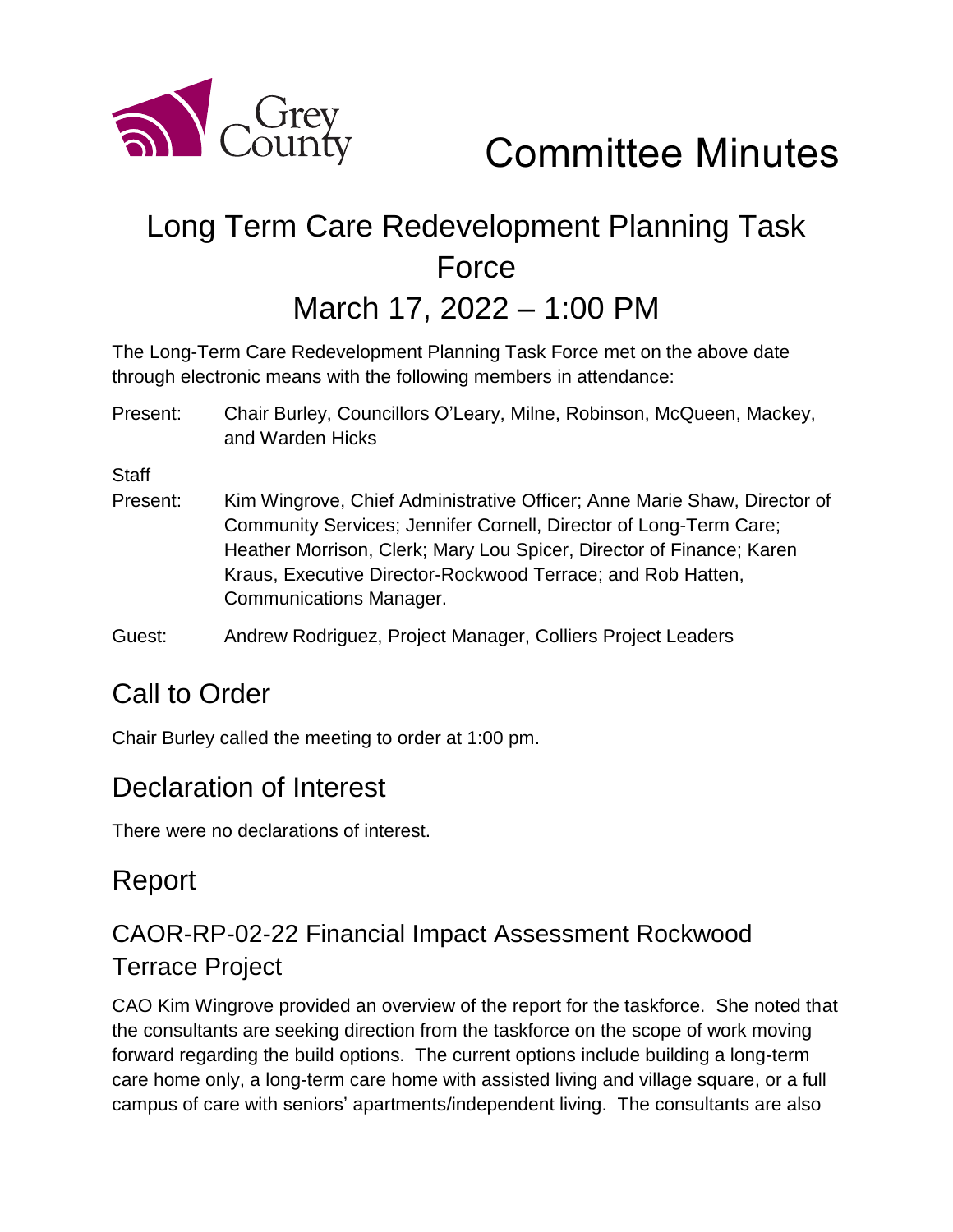Staff spoke to the determination of scope including what will provide the best quality for residents and staff, impact of overall construction plan and design, affordability, and the financial impact of delaying the independent living/seniors' apartments.

well as the preferred procurement option.

Jennifer Cornell provided an overview of each of the key features in the long-term care design including room design, dining room enhancements, infection control and community feeling. Staff confirmed that the dining room will be open to allow for optimal traffic flow in and out of the area.

Discussion occurred on the programming offered and how that can be incorporated into the new design with adequate recreational areas for resident activities. Ms. Cornell noted that community gardens are an essential part of the new design and Ms. Kraus spoke to the additional recreational areas that will be available to residents. Staff confirmed that each home area will have 32 residents with a design of smaller subhome areas of 16 residents to enhance resident quality of life. The dining areas will be designed for each home area split into two areas to provide a more home-like atmosphere.

The interconnectivity between the long-term care home and the assisted living area was then discussed. Staff outlined the benefits of the current design, shared recreational opportunities, use of the village square and shared services among other interconnectivity opportunities. Mr. Rodriguez noted that some arrangements would need to be made during the initial construction phase to allow for future expansion opportunities.

Staff outlined the work completed to date on the project including the development of a site plan and facility design.

The costing for each of the three options was then outlined noting that the costs have risen 33% since the feasibility stage was completed a year ago.

The long-term care home only option (Option 1) would have a total project cost of \$75,287,986 and require an increase of \$1,447,351. Information related to the specific costs was reviewed including up-front costs associated with hydro, gas, roads, water, and wastewater. It was also noted that any future expansion considerations will likely become costly and could be disruptive to both residents and staff in long-term care.

The long-term care home, village square and assisted living option (Option 2) would have a total project cost of \$108,498,050 and require an increase of \$3,573,192. This option provides a broader scope of services, amenities and a quality experience for staff, residents, and families.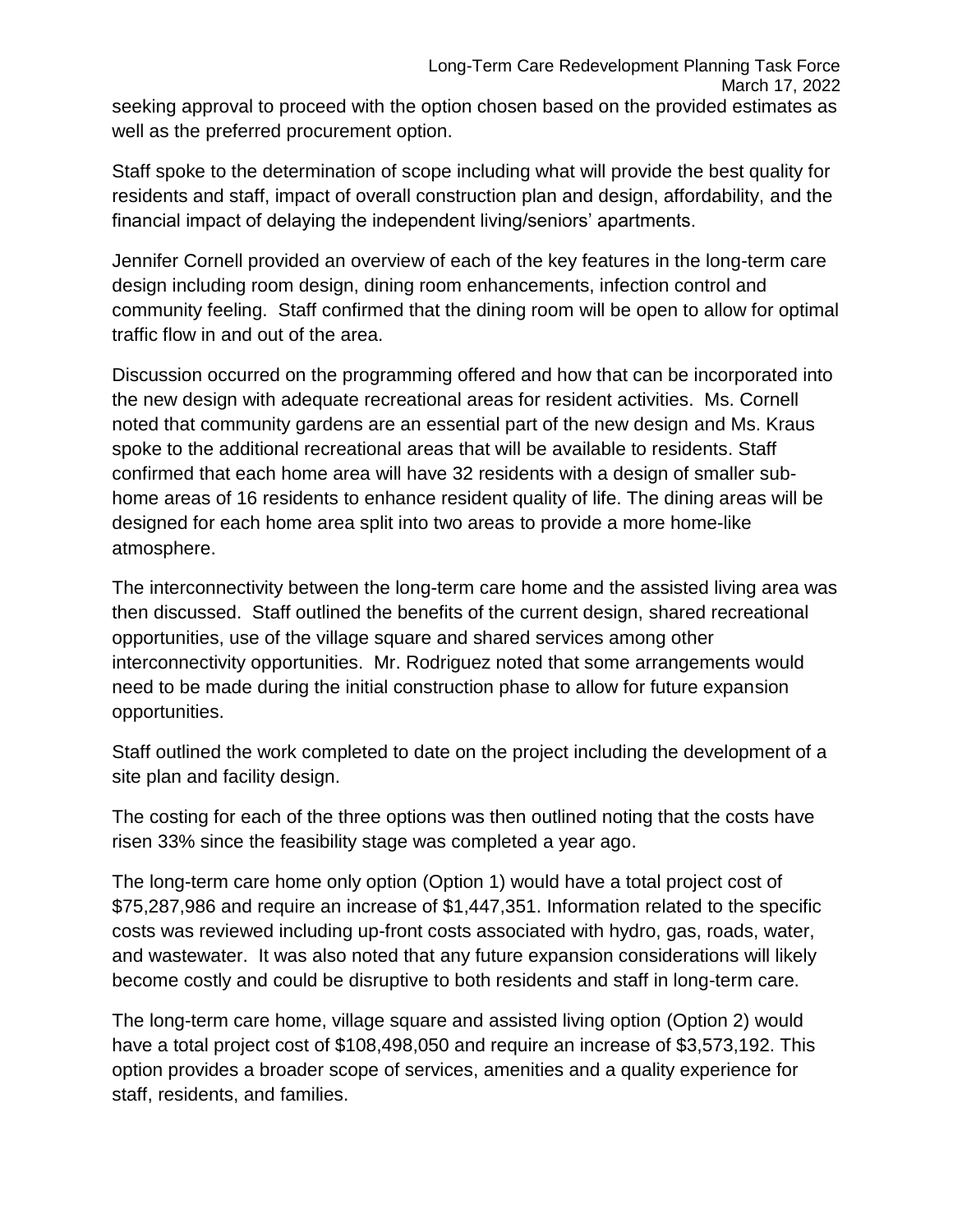The full campus of care option (Option 3) would have a total project cost of \$139,532,550 and would require an increase of \$5,282,280. The borrowing for this full project would take the County close to the ceiling of its debt limit.

Mary Lou Spicer then spoke to the County's borrowing limits. She noted that a Debt Management Policy was approved by Council in April 2020 which determined that County's limit should not exceed 10% of its own source revenue. She noted that *The Municipal Act* provides authority for a debt repayment limit of 25% of own source revenue.

She then highlighted the 10-year capital forecast which includes future capital projects. These include items such as road and structure construction as well as investments in human services capital project needs like affordable housing. She then outlined considerations related to increases to the County levy. She noted that Option 3, being the full campus of care would have an 8.29% levy increase, Option 2, being the longterm care, assisted living and village square would have a 5.61% increase and Option 1, being the long-term care build only would have a 2.28% increase. She noted that a debenture term of 25 years is recommended. It was noted that an increase to the transfer to reserve that could be phased in would be recommended in order to build towards the amount required for the debenture payment.

Kim Wingrove spoke to potential revenue sources that may be available to offset a portion of the costs associated with the project. These may include an option to sell a portion of the land in Durham upon completion of the new Rockwood Terrace build as there may be up to 22 acres available; potential grant funding to support future development of independent living/seniors' apartments, the sale of the current County Housing building located on Queen Street South in Durham once the proposed independent living building is constructed, as well as the sale of the current Rockwood Terrace property once the new long-term care home is completed. Ms. Wingrove noted that there is ongoing work with Western Ontario Warden's Caucus, Eastern Ontario Warden's Caucus and AMO related to affordable housing.

Questions from the task force members related to future capital projects and how the various options impact the County's ability to complete these projects. Staff noted that currently there are \$245 million worth of capital projects in the 2022-2031 10-year capital forecast include essential elements in order to keep the County's assets in proper repair; significant increases in costs have occurred since the forecast was developed. It was noted that a review of a scaled back 10-year capital forecast to essential work only may be required in the future.

Discussion occurred on the financial impact of the worst- and best-case scenarios for project funding. It was noted that the design is at a conceptual stage now and the only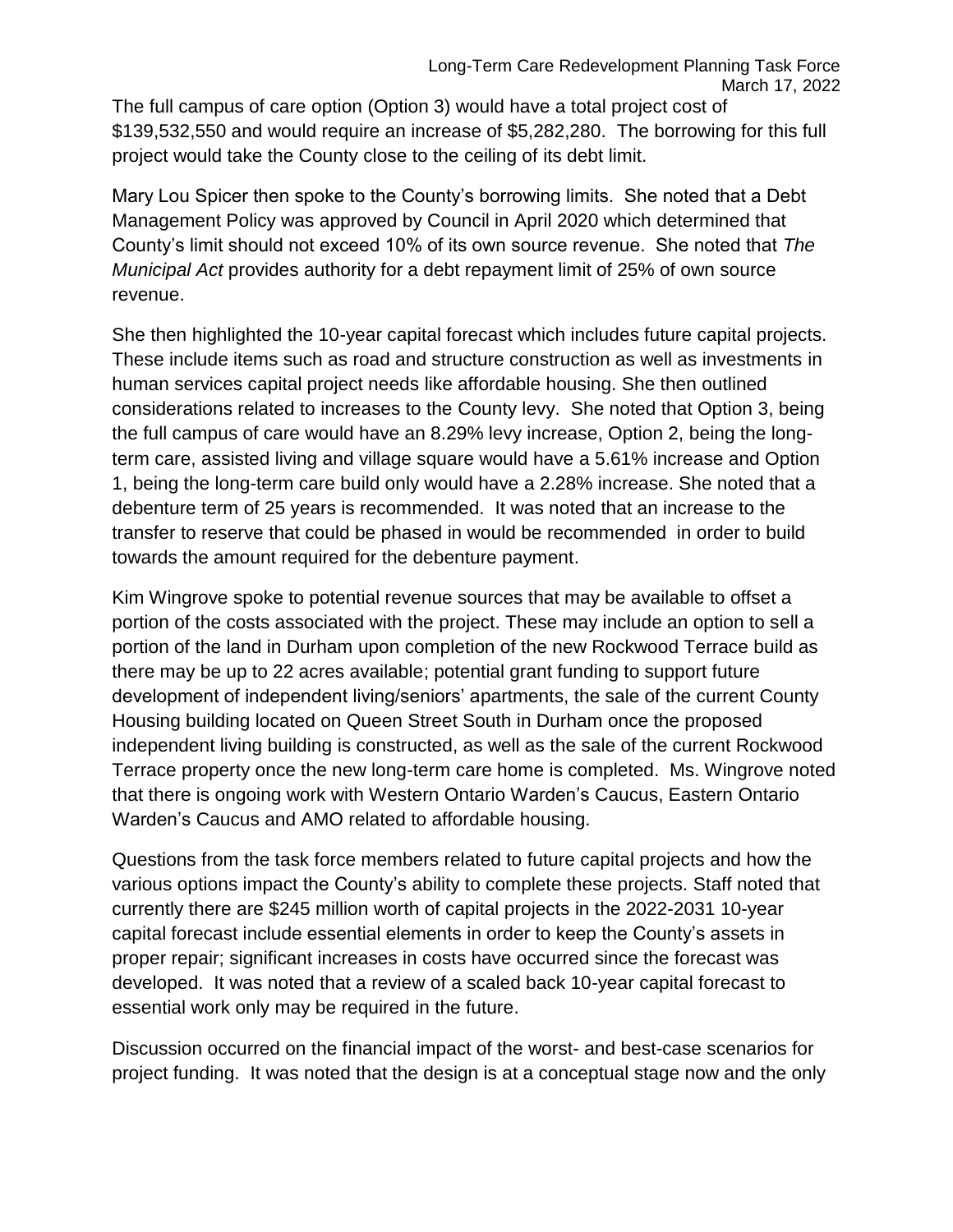Rodriguez noted this is a best practice approach as the design develops.

Ms. Wingrove noted that there is uncertainly on both the expenditure and revenue side of this project. If there is a period of rising inflation, this may impact resident's livelihood and add increases to the levy. The timing of the project relative to the pending provincial election was also noted.

Ms. Spicer outlined the potential deficits for each option noting long-term care only would have an annual operating deficit of \$1.7 million, long-term care, assisted living and village square could have a deficit of \$719 thousand, and the full campus of care model could see a deficit of \$138 thousand based on the current projections provided by Colliers. It was noted that the feasibility study looked at the supply and demand to establish the 40-bed assisted living quantity.

Members noted the market volatility and the increase in costs over the past year as well as the impact on the levy and impact on the annual repayment limit as areas of concern.

Discussion on the options from the task force members then commenced.

Questions arose on the status of Grey Gables. Ms. Wingrove noted that Council's decision to place Grey Gables on hold has been communicated to the province and therefore the project remains paused at this time.

Staff were asked about the revenue enhancements from selling a portion of the property. The funds realized would not be significant as compared to the total project costs unless the County took on a much larger role in developing the property. This would require additional County investment.

*Main Motion*

Moved by: Councillor Robinson Seconded by: Councillor Milne

**That Report CAOR-RP-02-22 Financial Impact Assessment Rockwood Terrace Project be received; and**

**That the taskforce provide direction on the scope and cost of future work to be undertaken; and**

**That the taskforce provide direction on the preferred procurement option as required.**

#### *Amendment #1*

RP-01-22 Moved by: Councillor O'Leary Seconded by: Councillor Robinson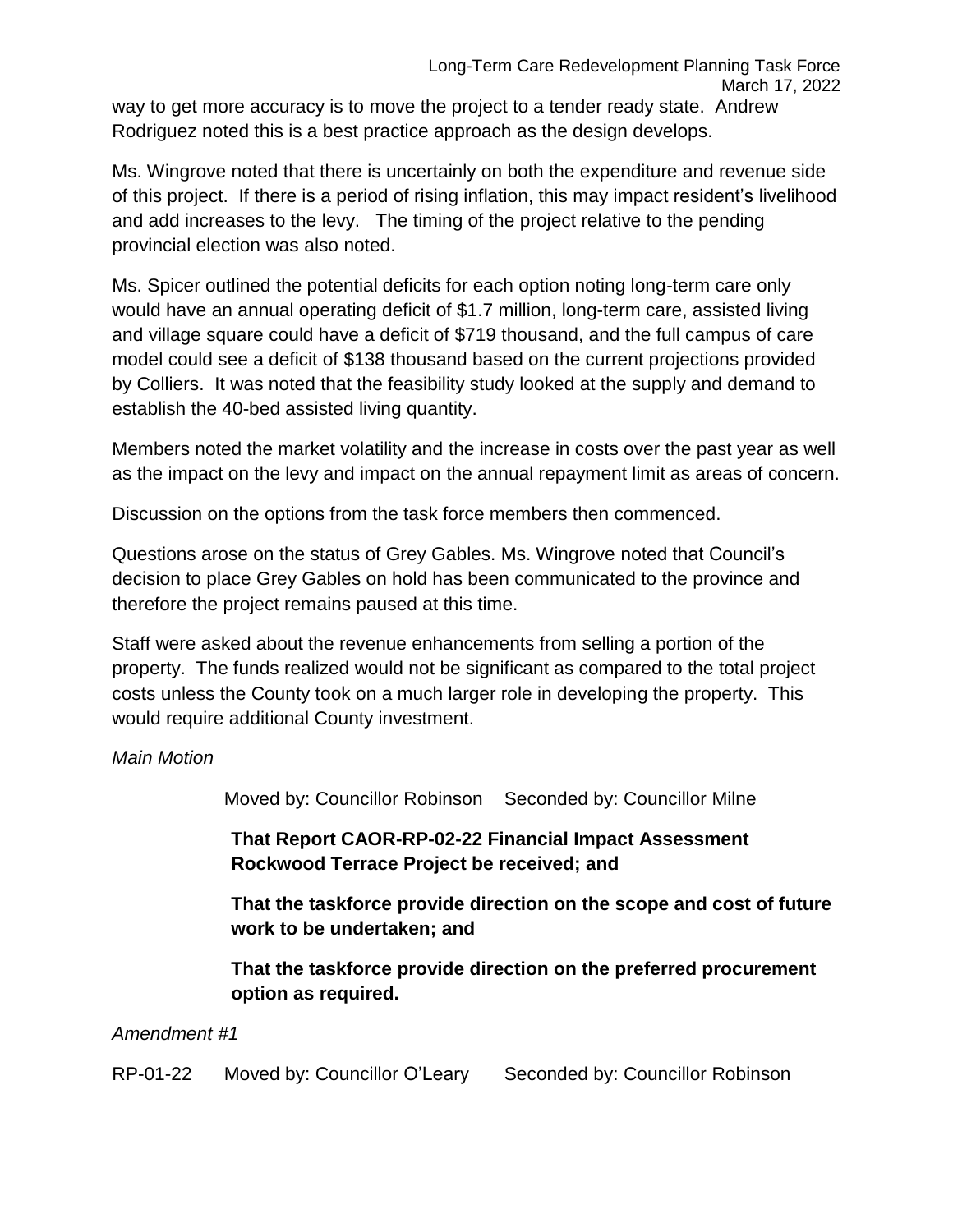**That the main motion be amended to replace the final two clauses with the clauses below:**

**That the Long-Term Care Redevelopment and Planning Task Force direct staff to move forward with Option 2, being the development of a long-term care home, assisted living facility and village square.**

Councillor Burley asked for a recorded vote.

In favour-D. Burley, S. Hicks, B. O'Leary, S. Mackey, P. McQueen, B. Milne, C. Robinson

Opposed-none

The motion was Carried 7 to 0

Kim Wingrove spoke to the P3 (public-private partnership) model considerations. It was noted that P3 partnerships provide for private sector entities to contract with the County to design, construct, operate and maintain a campus of care with contracts generally lasting 25-30 years.

Staff spoke to the procurement option and an alternative to the standard CCDC 2 contract (Canadian Construction Document Committee), or design, bid, build model is the P3 model. This would require a carefully vetted contract between the County and a private partner, a contract management piece, with an unknown financial certainty over the length of the contract normally being 25-30 years.

*Amendment #2*

RP-02-22 Moved by: Councillor Milne Seconded by: Councillor Mackey

**That Colliers be directed to use a Canadian Construction Documents Committee (CCDC 2) stipulated price contract procurement process; and**

**That staff be directed to amend the current agreement with Colliers Project Leaders and Kasian Architects in order to cover the additional scope of work.**

Councillor Burley requested a recorded vote.

In favour-D. Burley, S. Hicks, B. O'Leary, S. Mackey, P. McQueen, B. Milne, C. Robinson

Opposed-none

The motion was Carried 7 to 0